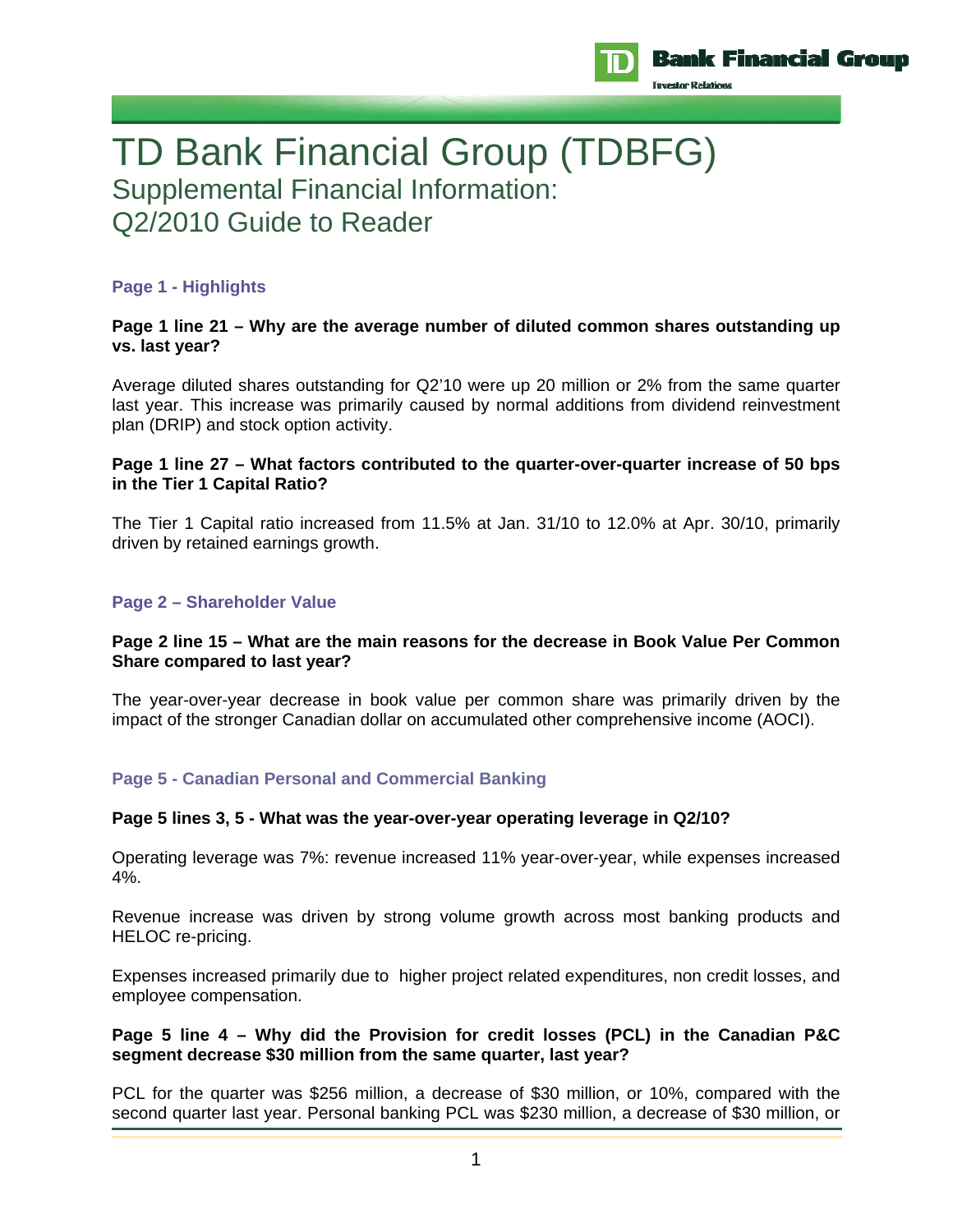

12%, mainly due to lower bankruptcies and better credit quality, partially offset by volume growth. Business banking PCL was \$26 million, flat compared with the second quarter last year.

# **Page 6 – Wealth Management**

## **Page 6 line 8 – Why was the contribution from TD Ameritrade up quarter-over-quarter?**

The Bank's reported investment in TD Ameritrade generated net income for the quarter of \$56 million, an increase of \$8 million, or 17%, compared with the second quarter last year. The increase was due to higher earnings in TD Ameritrade, partially offset by the translation effect of a stronger Canadian dollar. For its second quarter ended March 31, 2010, TD Ameritrade reported net income of US\$163 million, an increase of US\$31 million, or 23%, compared with the second quarter last year. For more information on TD Ameritrade's results, go to *www.amtd.com/investors*.

# **Pages 7/8 – U.S. Personal and Commercial Banking**

#### **Page 7 line 26 - Why did the U.S. P&C margin increase 18bps from the previous quarter?**

Margin on average earning assets increased by 18 bps to 3.59% compared to the prior quarter, primarily due to higher spreads on deposits and loans and increased prepayment speeds on loans and securities.

#### **Page 8 line 4 – Why did the U.S. P&C PCL decrease by \$29 million over last quarter?**

Total PCL for the quarter decreased US\$29 million, or 15%. PCL for loans decreased US\$28 million, or 15%, compared with the prior quarter. Net impaired loans, excluding debt securities classified as loans that are impaired, were US\$1,000 million, a decrease of US\$18 million, or 2%, compared with the prior quarter. The decrease was largely due to lower levels of net formations and higher levels of charge-offs. Net impaired loans, excluding debt securities classified as loans, as a percentage of total loans were 1.8%, compared with 1.9% as at January 31, 2010. PCL for securities classified as loans decreased US\$1 million compared with the prior quarter due to the relative stability of the U.S. housing market in the current quarter.

# **Page 9 – Wholesale Banking Segment**

## **Page 9 line 10 – What are the main reasons for the decrease in Net Income – Adjusted from \$372 million in Q2/10 to \$220 million this quarter?**

Wholesale Banking net income for the quarter decreased \$152 million, or 41%, compared with the prior quarter. Higher equity trading revenue and profits in the investment portfolio were more than offset by weaker interest rate and credit trading revenue as markets normalized considerably in the current quarter.

## **Page 10 – Corporate Segment**

**Page 10 line 14 – What are the main reasons for the decrease in Net Income – Adjusted from \$(33) million in Q1/10 to \$(159) million this quarter?**